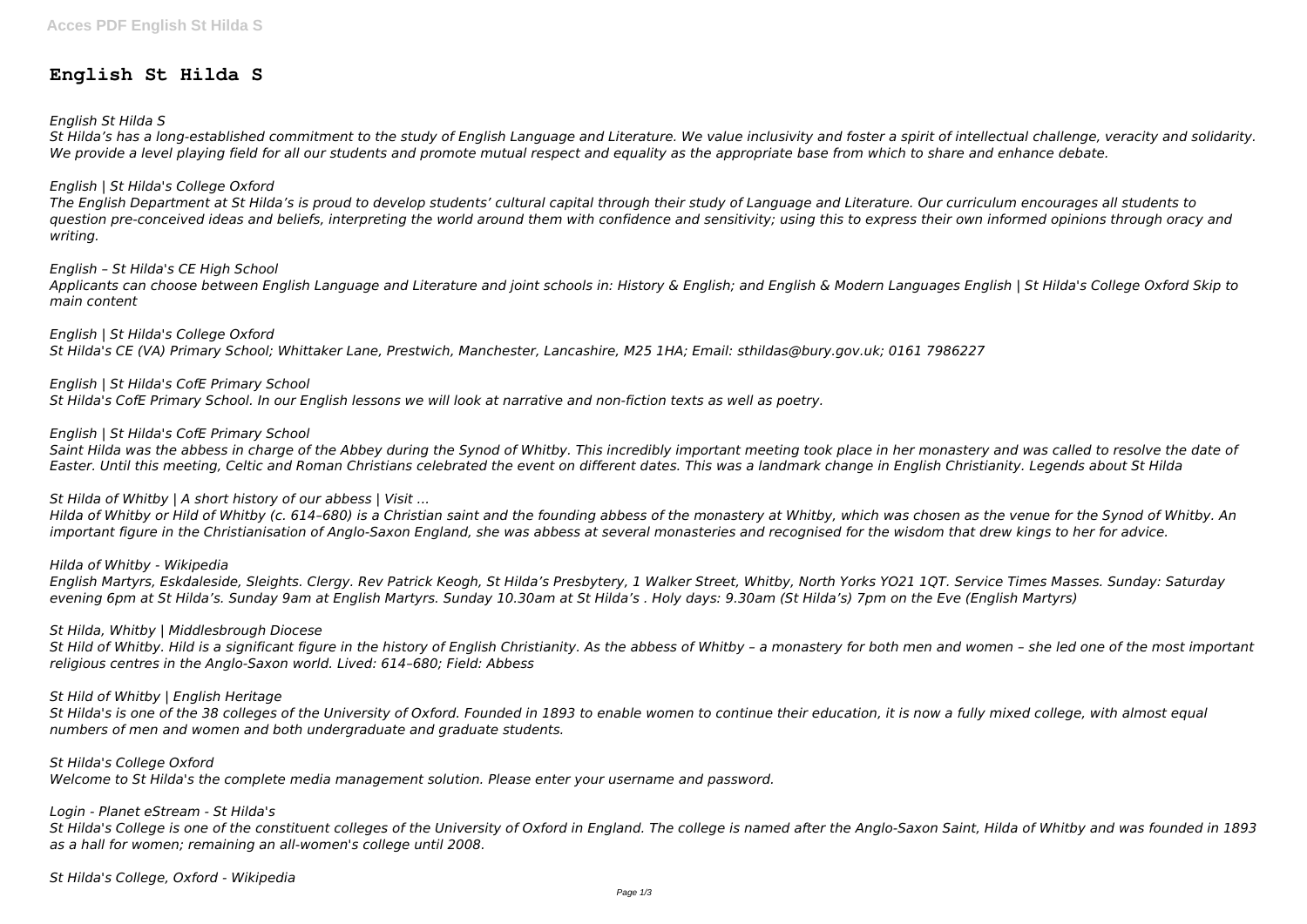*St Hilda's CE High School. Croxteth Drive Sefton Park Liverpool L17 3AL 0151 733 2709 0151 735 0530 info@st-hildas.co.uk : If required, parents/carers can obtain paper copies of any information on this website by e mailing info@st-hildas.co.uk*

### *Admission 2021 – St Hilda's CE High School*

*WELCOME! Authorised User's Only. Please logon using your school "username"and "password", download the remote access connector when prompted. Alternatively click the ...*

### *Dell Wyse vWorkspace*

*St Hilda's Primary School is a small, rural village school and community nursery, situated in the village of Ampleforth on the edge of the North York Moors National Park. ... We ensure English lessons are engaging and varied and our passion and enthusiasm for this subject ensures the children are keen to make progress. Children are encouraged ...*

### *English - St Hilda's Primary School - Ampleforth*

*English - St Hilda's Primary School - Ampleforth St Hild of Whitby Hild is a significant figure in the history of English Christianity. As the abbess of Whitby – a monastery for both men and women – she led one of the most important religious centres in the Anglo-Saxon world. Lived : 614–680*

### *English St Hilda S - wcefsway.cryptoneumcoin.co*

*Established 1894, St Hilda's Church of England High School is a co-educational, bilateral school in Sefton Park, Liverpool. The school recently underwent a £15 million refurbishment. St Hilda's takes pride in its Christian values and aims to nurture positive, respectful relationships.*

### *St Hilda's Church of England High School 11 Plus (11 ...*

*St. Hilda's College is one of more than 30 colleges at the University of Oxford. The college was founded in 1893 by Dorothea Beale, a Principal of Cheltenham Ladies College. In 1896, St. Hilda's was recognized as a hall for women only and remained an all women's college until 2008.*

### *English St Hilda S*

*St Hilda's has a long-established commitment to the study of English Language and Literature. We value inclusivity and foster a spirit of intellectual challenge, veracity and solidarity. We provide a level playing field for all our students and promote mutual respect and equality as the appropriate base from which to share and enhance debate.*

### *English | St Hilda's College Oxford*

*The English Department at St Hilda's is proud to develop students' cultural capital through their study of Language and Literature. Our curriculum encourages all students to question pre-conceived ideas and beliefs, interpreting the world around them with confidence and sensitivity; using this to express their own informed opinions through oracy and writing.*

#### *English – St Hilda's CE High School*

*Applicants can choose between English Language and Literature and joint schools in: History & English; and English & Modern Languages English | St Hilda's College Oxford Skip to main content*

### *English | St Hilda's College Oxford*

*St Hilda's CE (VA) Primary School; Whittaker Lane, Prestwich, Manchester, Lancashire, M25 1HA; Email: sthildas@bury.gov.uk; 0161 7986227*

### *English | St Hilda's CofE Primary School*

*St Hilda's CofE Primary School. In our English lessons we will look at narrative and non-fiction texts as well as poetry.*

### *English | St Hilda's CofE Primary School*

*Saint Hilda was the abbess in charge of the Abbey during the Synod of Whitby. This incredibly important meeting took place in her monastery and was called to resolve the date of Easter. Until this meeting, Celtic and Roman Christians celebrated the event on different dates. This was a landmark change in English Christianity. Legends about St Hilda*

### *St Hilda of Whitby | A short history of our abbess | Visit ...*

*Hilda of Whitby or Hild of Whitby (c. 614–680) is a Christian saint and the founding abbess of the monastery at Whitby, which was chosen as the venue for the Synod of Whitby. An important figure in the Christianisation of Anglo-Saxon England, she was abbess at several monasteries and recognised for the wisdom that drew kings to her for advice.*